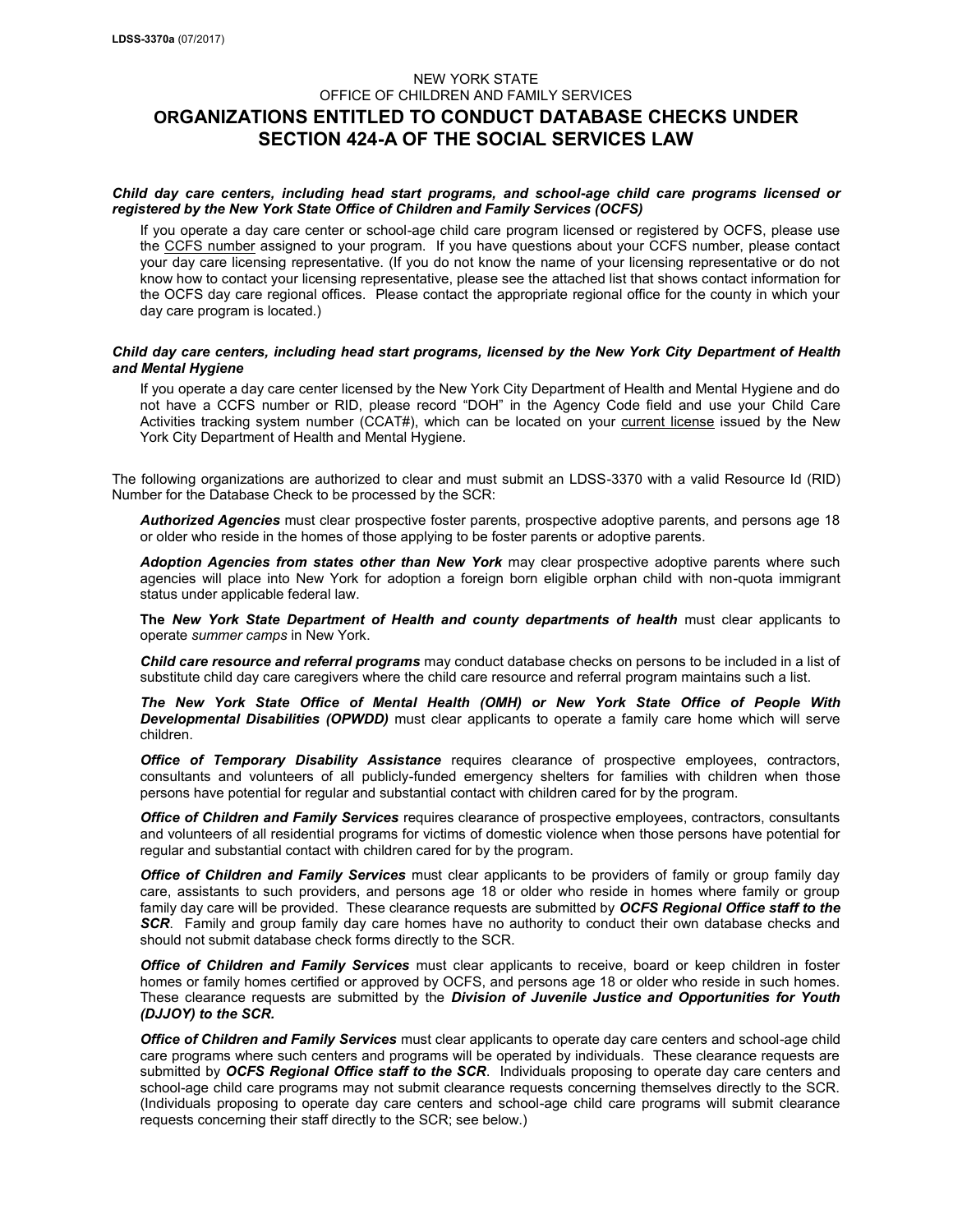The entities listed below must submit database checks on prospective employees of and providers of goods and services to residential facilities operated by the program where such employees and providers have the potential for regular and substantial contact with children cared for by the center or program. The LDSS-3370 must have a valid Resource Id (RID) Number for the Database Check to be processed by the SCR.

## *Residential facilities for children operated by authorized agencies and certified by OCFS*

# *Juvenile detention facilities certified by OCFS*

## *Runaway and homeless youth shelters and programs certified by OCFS*

### *Residential schools operated, supervised or approved by the State Education Department*

*Early intervention services programs* established pursuant to Section 2540 of the Public Health Law

*Preschool services programs* established pursuant to Section 4410 of the Education Law

#### *Special Act school districts*

*Programs and facilities licensed by the New York State Office of Alcoholism and Substance Abuse Services*

#### *Residential facilities and non-residential programs licensed or operated by the OMH or OPWDD*

#### *Residential facilities operated by OCFS (Clearance requests will be submitted through DJJOY)*

If you operate any of the program types listed above other than a day care program and do not have a RID, please send an electronic e-mail request to the Office of Children and Family Services at **[ocfs.sm.conn\\_app@ocfs.ny.gov.](mailto:ocfs.sm.conn_app@ocfs.ny.gov)** Please include the following information so we can determine if issuance of a RID is appropriate:

- 1. The name, address and telephone number of your organization and a contact person within your organization;
- 2. A statement of which of the categories listed above your organization falls under;
- 3. The name and telephone number of a contact person in your licensing agency who can verify the status of your organization; and
- 4. A copy of your license, certification or other official documentation of approval by the relevant State or local agency.

If you do not fall within any of the categories described above but believe you are legally authorized to access the database check process, please contact your licensing agency listed below for assistance in determining if your organization may legally access the database check process. If your licensing agency asserts you are legally entitled to access the database check processes of the SCR, please obtain from your licensing agency a written explanation of the legal rationale for that view and provide that to the above e-mail address with your request for a RID.

## **New York State Office of Children and Family Services**

Capital View Office Park, 52 Washington Street, Rensselaer, New York 12144-2796, Phone: (518) 473-7793

#### **New York State Office of Temporary and Disability Assistance**,

40 North Pearl Street, Albany, NY 12243, Phone: (518) 473-1090

#### **New York State Office of Mental Health**

44 Holland Avenue, Albany, New York 12229, Phone: 1-800-597-8481 (toll-free)

## **New York State Office of People With Developmental Disabilities** 44 Holland Avenue, Albany, New York 12229, Phone: (518) 473-9689 / 1-866-94NYSDD (1-866-946-9733)

**New York State Education Department** 89 Washington Avenue, Albany, New York 12234, Phone: (518) 474-3852

## **New York State Office of Alcoholism and Substance Abuse Services**

Albany Office, 1450 Western Avenue, Albany, NY 12203-3526, Phone: 518-473-3460